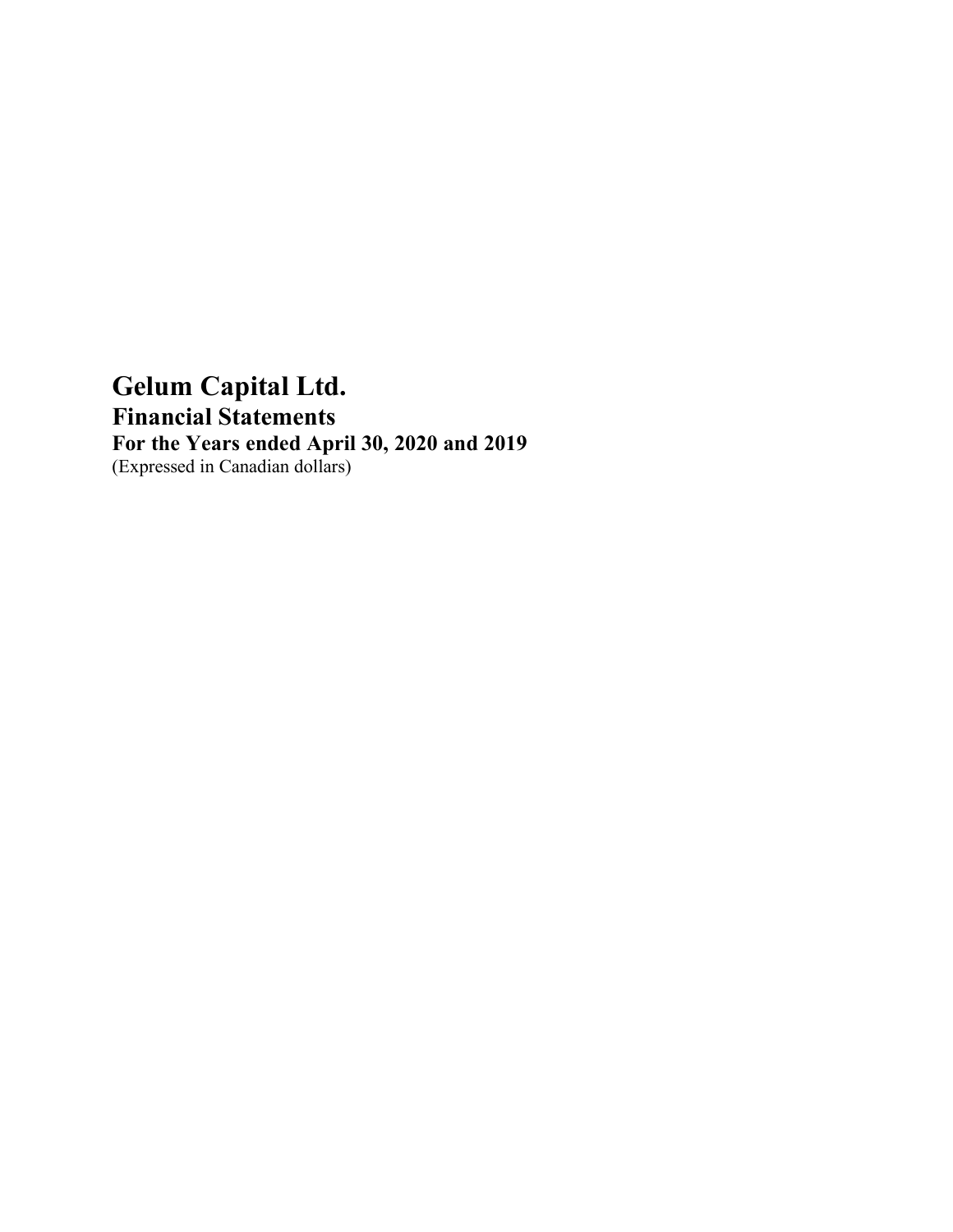# $D_{\text{AVIDSON}} \ \&\ \text{COMPANY LLP} \_\text{\tiny{LIP}}$  Chartered Professional Accountants  $D_{\text{AVIDSON}}$

# **INDEPENDENT AUDITOR'S REPORT**

To the Shareholders of Gelum Capital Ltd.

#### *Opinion*

We have audited the accompanying financial statements of Gelum Capital Ltd. (the "Company"), which comprise the statements of financial position as at April 30, 2020, and the statements of loss and comprehensive loss, cash flows and changes in deficiency for the year then ended, and notes to the financial statements, including a summary of significant accounting policies.

In our opinion, these financial statements present fairly, in all material respects, the financial position of the Company as at April 30, 2020, and its financial performance and its cash flows for the year then ended in accordance with International Financial Reporting Standards ("IFRS").

#### *Basis for Opinion*

We conducted our audit in accordance with Canadian generally accepted auditing standards. Our responsibilities under those standards are further described in the Auditor's Responsibilities for the Audit of the Financial Statements section of our report. We are independent of the Company in accordance with the ethical requirements that are relevant to our audit of the financial statements in Canada, and we have fulfilled our other ethical responsibilities in accordance with these requirements. We believe that the audit evidence we have obtained in our audit is sufficient and appropriate to provide a basis for our opinion.

#### *Material Uncertainty Related to Going Concern*

We draw attention to Note 1 of the financial statements, which indicates that the Company incurred a comprehensive loss of \$158,813 during the year ended April 30, 2020 and, as of that date, had a working capital deficiency of \$510,980. As stated in Note 1, these events and conditions indicate that a material uncertainty exists that may cast significant doubt on the Company's ability to continue as a going concern. Our opinion is not modified in respect of this matter.

#### *Other Matters*

The consolidated financial statements of Gelum Capital Ltd. for the year ended April 30, 2019 were audited by another auditor who expressed an unmodified opinion on those statements on August 28, 2019.

#### *Other Information*

Management is responsible for the other information. The other information obtained at the date of this auditor's report includes Management's Discussion and Analysis.

Our opinion on the financial statements does not cover the other information and we do not express any form of assurance conclusion thereon.

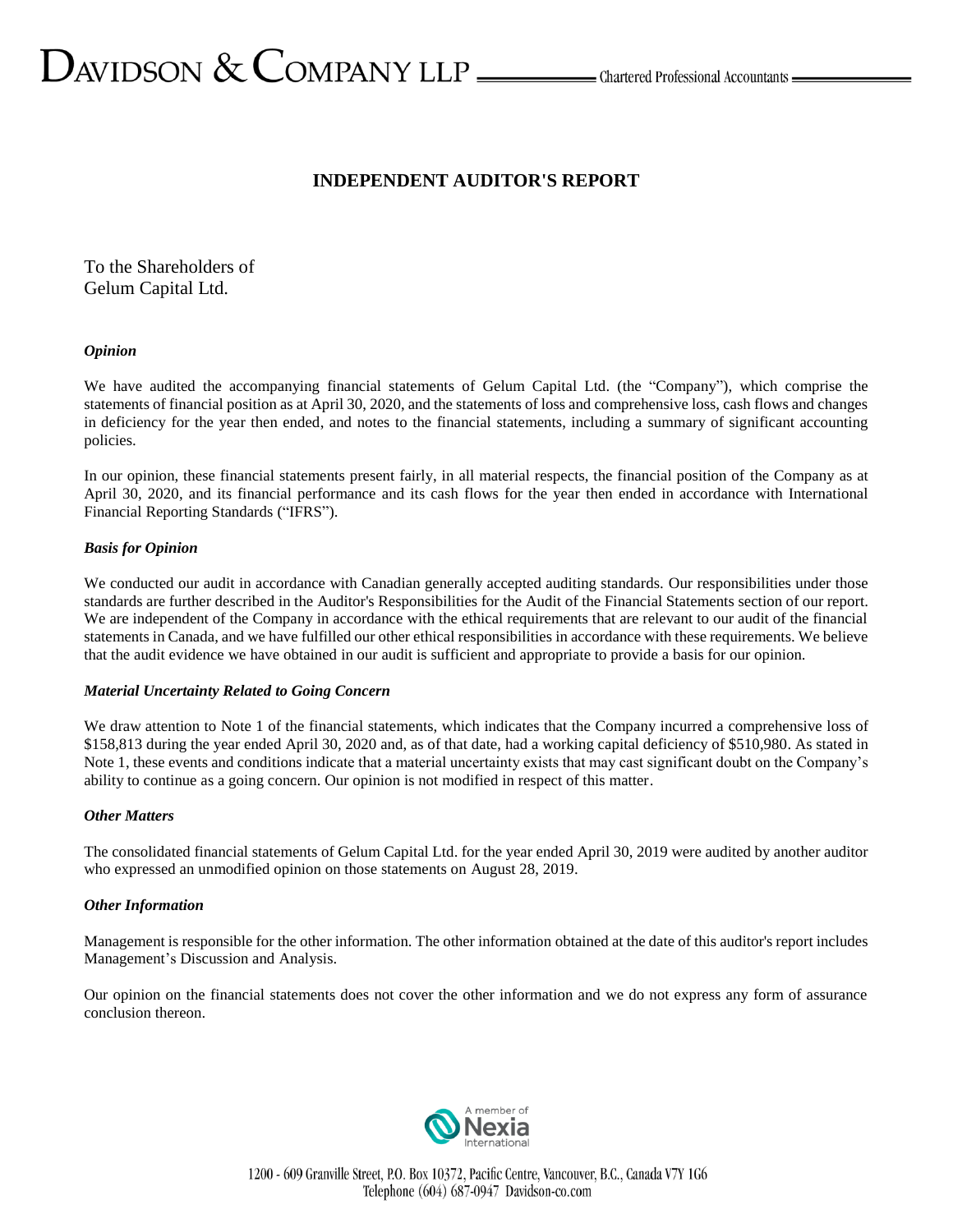In connection with our audit of the financial statements, our responsibility is to read the other information and, in doing so, consider whether the other information is materially inconsistent with the financial statements or our knowledge obtained in the audit, or otherwise appears to be materially misstated.

We obtained Management's Discussion and Analysis prior to the date of this auditor's report. If, based on the work we have performed, we conclude that there is a material misstatement of this other information, we are required to report that fact. We have nothing to report in this regard.

#### *Responsibilities of Management and Those Charged with Governance for the Financial Statements*

Management is responsible for the preparation and fair presentation of the financial statements in accordance with IFRS, and for such internal control as management determines is necessary to enable the preparation of financial statements that are free from material misstatement, whether due to fraud or error.

In preparing the financial statements, management is responsible for assessing the Company's ability to continue as a going concern, disclosing, as applicable, matters related to going concern and using the going concern basis of accounting unless management either intends to liquidate the Company or to cease operations, or has no realistic alternative but to do so.

Those charged with governance are responsible for overseeing the Company's financial reporting process.

#### *Auditor's Responsibilities for the Audit of the Financial Statements*

Our objectives are to obtain reasonable assurance about whether the financial statements as a whole are free from material misstatement, whether due to fraud or error, and to issue an auditor's report that includes our opinion. Reasonable assurance is a high level of assurance, but is not a guarantee that an audit conducted in accordance with Canadian generally accepted auditing standards will always detect a material misstatement when it exists. Misstatements can arise from fraud or error and are considered material if, individually or in the aggregate, they could reasonably be expected to influence the economic decisions of users taken on the basis of these financial statements.

As part of an audit in accordance with Canadian generally accepted auditing standards, we exercise professional judgment and maintain professional skepticism throughout the audit. We also:

- Identify and assess the risks of material misstatement of the financial statements, whether due to fraud or error, design and perform audit procedures responsive to those risks, and obtain audit evidence that is sufficient and appropriate to provide a basis for our opinion. The risk of not detecting a material misstatement resulting from fraud is higher than for one resulting from error, as fraud may involve collusion, forgery, intentional omissions, misrepresentations, or the override of internal control.
- Obtain an understanding of internal control relevant to the audit in order to design audit procedures that are appropriate in the circumstances, but not for the purpose of expressing an opinion on the effectiveness of the Company's internal control.
- Evaluate the appropriateness of accounting policies used and the reasonableness of accounting estimates and related disclosures made by management.
- Conclude on the appropriateness of management's use of the going concern basis of accounting and, based on the audit evidence obtained, whether a material uncertainty exists related to events or conditions that may cast significant doubt on the Company's ability to continue as a going concern. If we conclude that a material uncertainty exists, we are required to draw attention in our auditor's report to the related disclosures in the financial statements or, if such disclosures are inadequate, to modify our opinion. Our conclusions are based on the audit evidence obtained up to the date of our auditor's report. However, future events or conditions may cause the Company to cease to continue as a going concern.
- Evaluate the overall presentation, structure and content of the financial statements, including the disclosures, and whether the financial statements represent the underlying transactions and events in a manner that achieves fair presentation.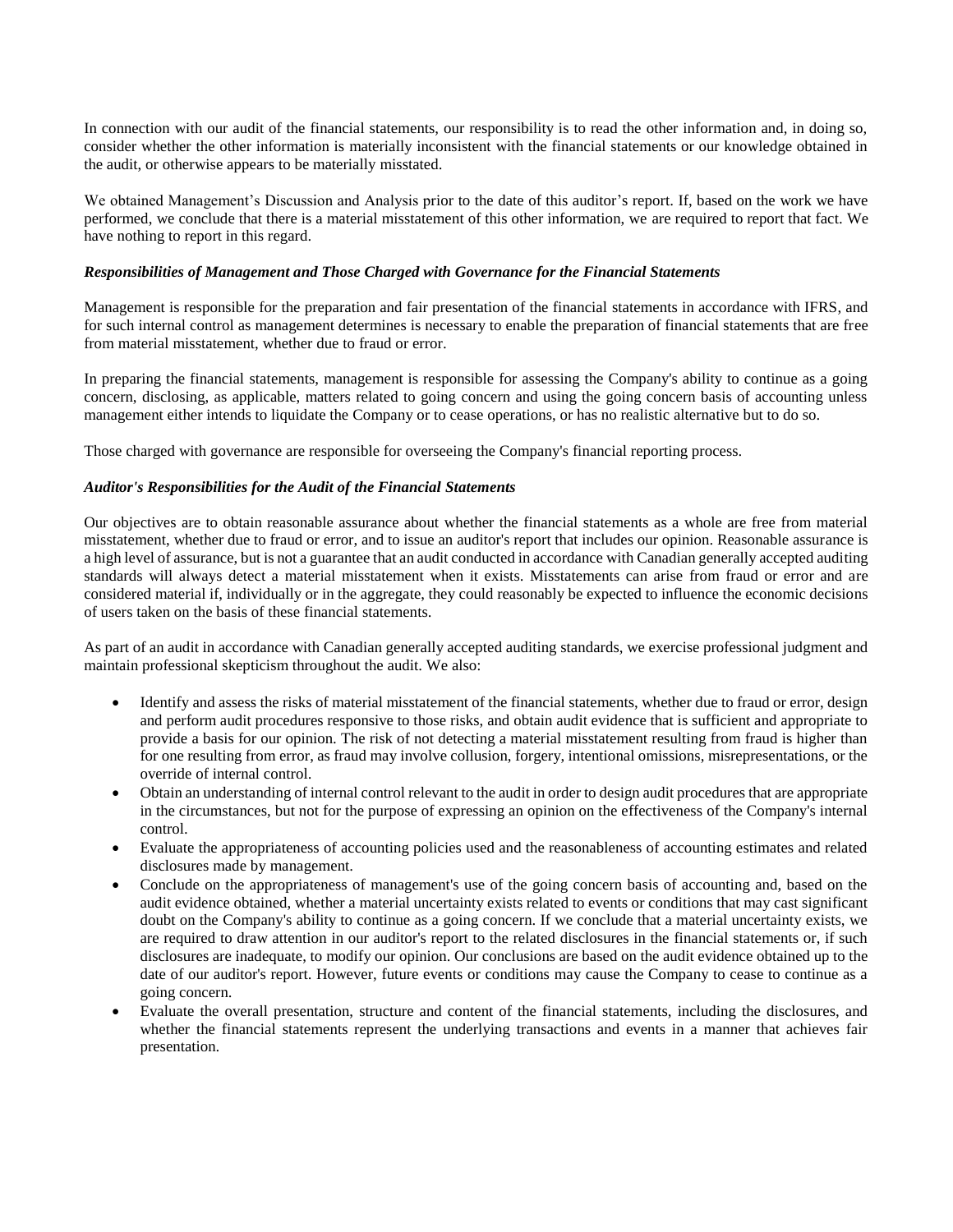We communicate with those charged with governance regarding, among other matters, the planned scope and timing of the audit and significant audit findings, including any significant deficiencies in internal control that we identify during our audit.

We also provide those charged with governance with a statement that we have complied with relevant ethical requirements regarding independence, and to communicate with them all relationships and other matters that may reasonably be thought to bear on our independence, and where applicable, related safeguards.

The engagement partner on the audit resulting in this independent auditor's report is Stephen Hawkshaw.

# **"DAVIDSON & COMPANY LLP"**

Vancouver, Canada Chartered Professional Accountants

September 2, 2020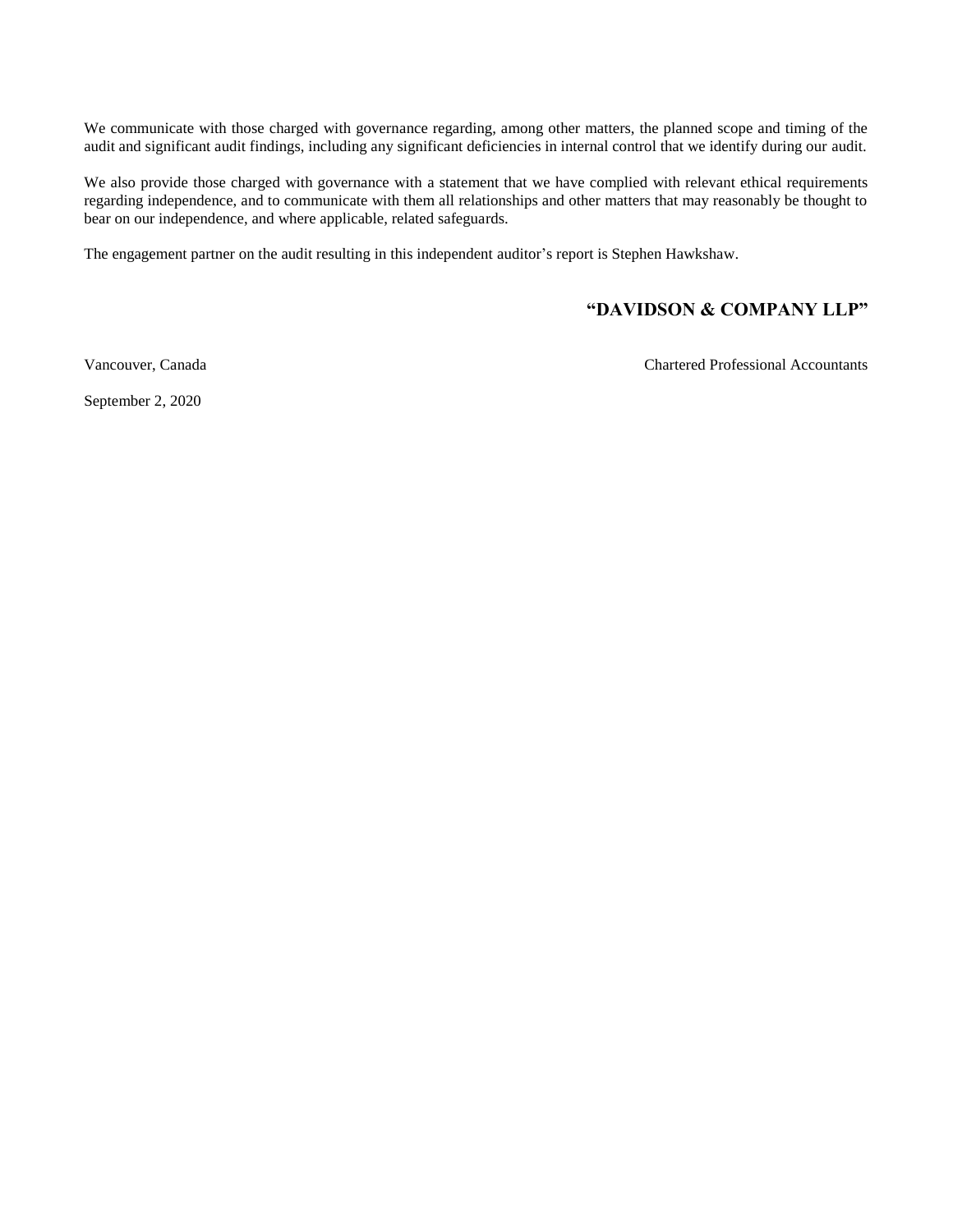# **Gelum Capital Ltd.**

# **Statements of Financial Position**

(Expressed in Canadian dollars)

|                                         |                | As at        | As at        |
|-----------------------------------------|----------------|--------------|--------------|
|                                         | <b>Notes</b>   | 30 April     | 30 April     |
|                                         |                | 2020         | 2019         |
|                                         |                | \$           | \$           |
| <b>ASSETS</b>                           |                |              |              |
| <b>Current assets</b>                   |                |              |              |
| Cash                                    | $\overline{4}$ | 9,288        | 84,174       |
| Amounts receivable                      | 5              | 6,773        | 3,307        |
| <b>Total assets</b>                     |                | 16,061       | 87,481       |
|                                         |                |              |              |
| <b>EQUITY AND LIABILITIES</b>           |                |              |              |
| <b>Current liabilities</b>              |                |              |              |
| Trade and other payables                |                | 48,548       | 44,611       |
| Due to related parties                  | 11             | 478,493      | 436,657      |
| <b>Total current liabilities</b>        |                | 527,041      | 481,268      |
| <b>Non-current liabilities</b>          |                |              |              |
| Convertible note                        | 6, 11          | 215,582      | 173,962      |
|                                         |                |              |              |
| <b>Total non-current liabilities</b>    |                | 215,582      | 173,962      |
| <b>Total liabilities</b>                |                | 742,623      | 655,230      |
| Deficiency                              |                |              |              |
| Common shares                           | 7              | 7,245,232    | 7,245,232    |
| Shares to be issued                     | 11             | 29,200       | 29,200       |
| Reserves                                | 7              | 5,588,580    | 5,588,580    |
| Equity portion of convertible note      |                | 75,459       | 75,459       |
| Deficit                                 |                | (13,665,033) | (13,506,220) |
|                                         |                |              |              |
| <b>Total deficiency</b>                 |                | (726, 562)   | (567,749)    |
|                                         |                |              |              |
| <b>Total liabilities and deficiency</b> |                | 16,061       | 87,481       |

**Corporate Information and Going Concern** (Note 1)

# **APPROVED BY THE BOARD:**

| "Robert Kopple" | "Hendrik Van Alphen" |
|-----------------|----------------------|
| Director        | Director             |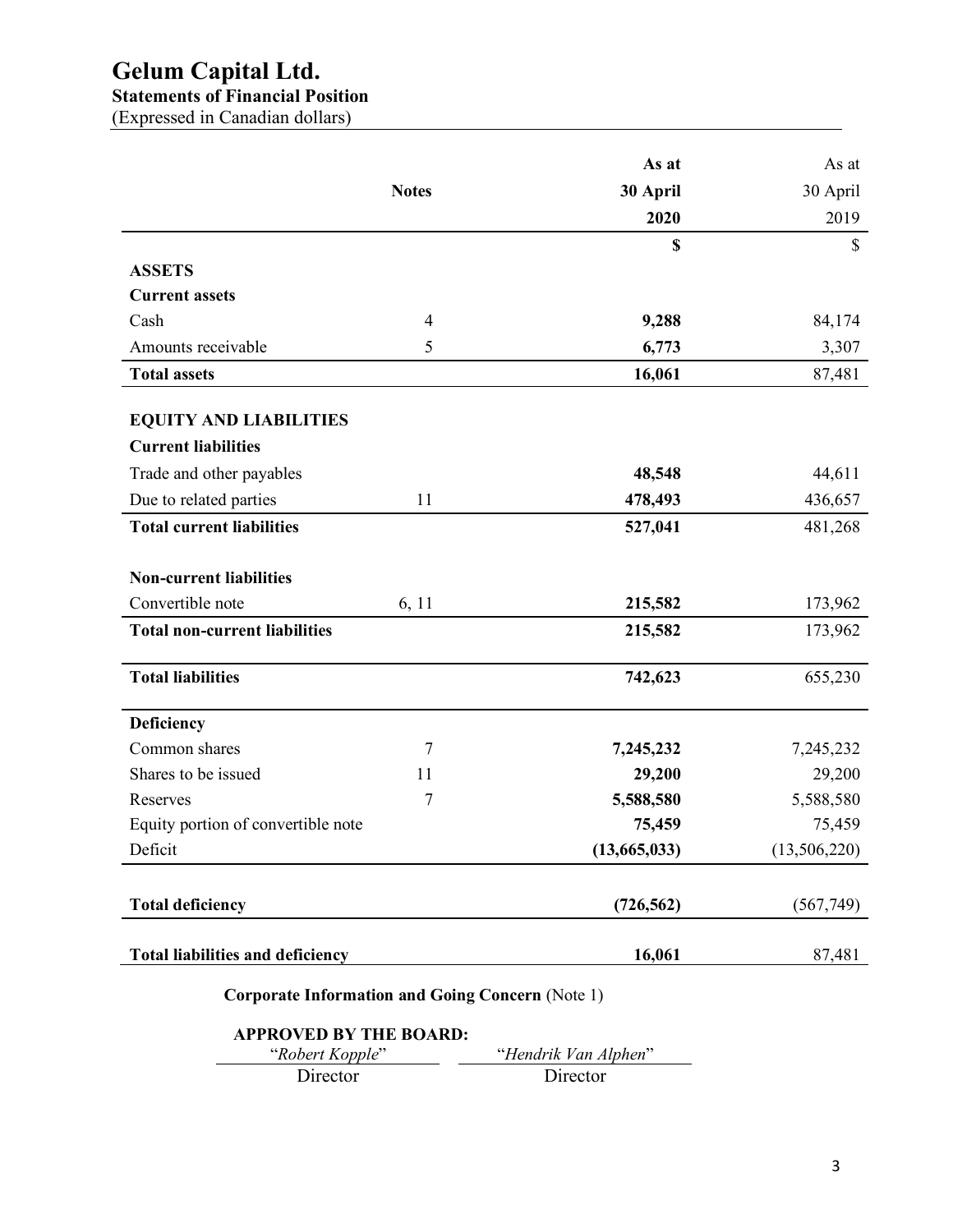# **Gelum Capital Ltd.**

# **Statements of Loss and Comprehensive Loss**

(Expressed in Canadian dollars)

|                                          |              | <b>Years ended 30 April</b> |              |
|------------------------------------------|--------------|-----------------------------|--------------|
|                                          | <b>Notes</b> | 2020                        | 2019         |
|                                          |              | \$                          | $\mathbb{S}$ |
| <b>Operating Expenses</b>                |              |                             |              |
| General & administrative                 |              | (81,394)                    | (90, 704)    |
| Business development                     |              | (1, 947)                    | (2,069)      |
|                                          |              |                             |              |
| <b>Total operating expenses</b>          |              | (83, 341)                   | (92, 773)    |
| Foreign exchange                         |              | (33, 852)                   | 1,733        |
| Interest expense                         | 6            | (20, 055)                   | (20,000)     |
| Accretion expense                        | 6            | (21, 565)                   | (16, 457)    |
| Gain on recovery of loan receivable      | 13           |                             | 126,004      |
| Loss and comprehensive loss for the year |              | (158, 813)                  | (1, 493)     |
|                                          |              |                             |              |
| Loss per share – basic and diluted       | 8            | (0.03)                      | (0.00)       |

The accompanying notes are an integral part of these financial statements.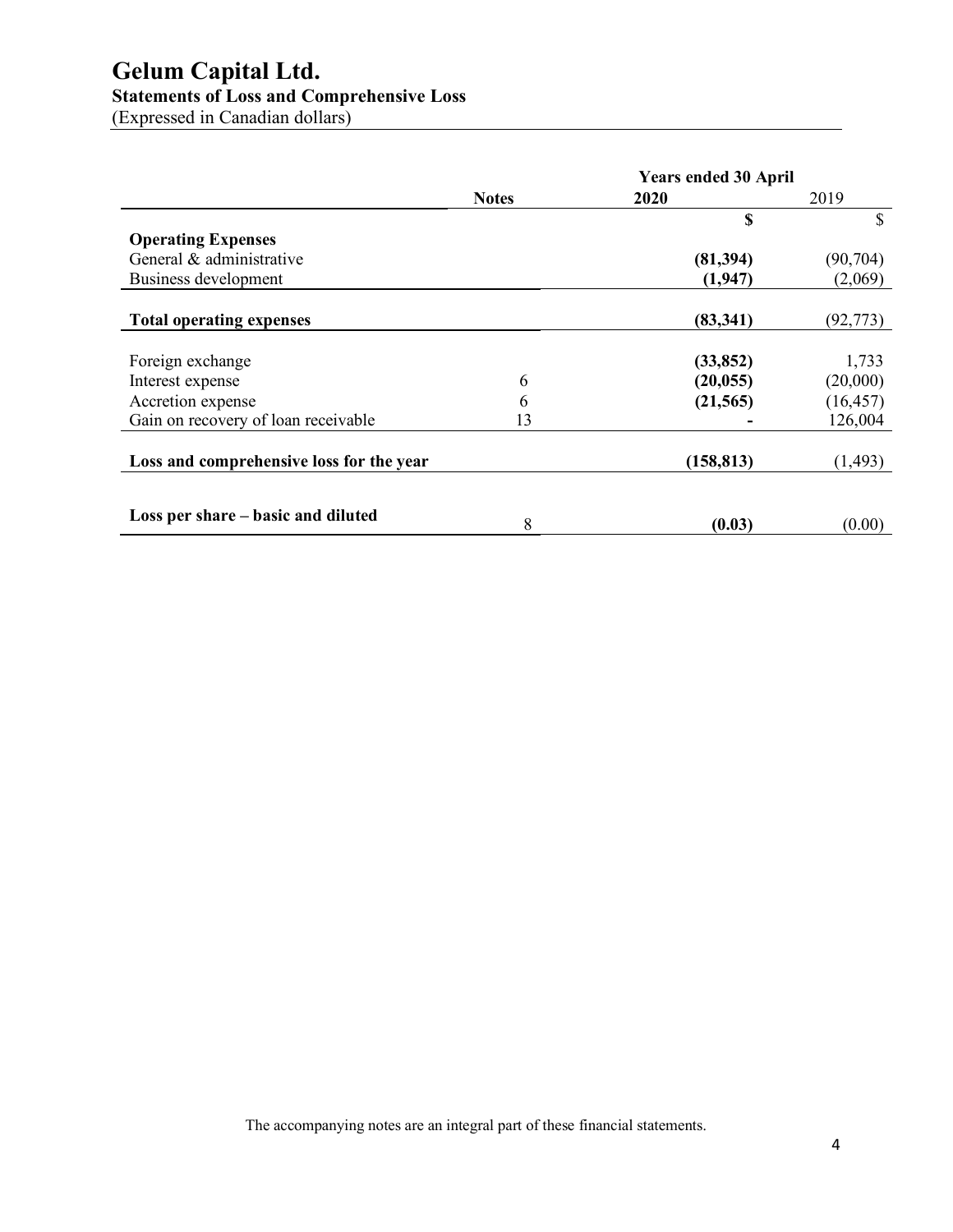# **Gelum Capital Ltd.**

# **Statements of Cash Flows**

(Expressed in Canadian dollars)

|                                                      |              | <b>Years ended 30 April</b> |           |
|------------------------------------------------------|--------------|-----------------------------|-----------|
|                                                      | <b>Notes</b> | 2019                        | 2018      |
|                                                      |              | \$                          | \$        |
| <b>OPERATING ACTIVITIES</b>                          |              |                             |           |
| Loss for the year                                    |              | (158, 813)                  | (1, 493)  |
| Adjustments to reconcile loss to cash provided (used |              |                             |           |
| in) operating activities:                            |              |                             |           |
| Accretion expense                                    | 6            | 21,565                      | 16,457    |
| Accrued interest on convertible loan                 | 6            | 20,055                      | 20,000    |
| Unrealized foreign exchange loss                     |              | 32,720                      |           |
| Recovery of loan receivable                          | 13           |                             | (126,004) |
| Changes in non-cash working capital:                 |              |                             |           |
| Due to related parties                               |              | 9,116                       | 19,191    |
| Amounts receivable                                   | 5            | (3,466)                     | (2,551)   |
| Trade and other payables                             |              | 3,937                       | 6,132     |
|                                                      |              |                             |           |
| Cash used in operating activities                    |              | (74, 886)                   | (68, 268) |
| <b>FINANCING ACTIVITIES</b>                          |              |                             |           |
| Recovery of loan to subsidiary                       |              |                             | 151,004   |
|                                                      |              |                             |           |
| Cash provided by financing activities                |              |                             | 151,004   |
|                                                      |              |                             |           |
| (Decrease) increase in cash                          |              | (74, 886)                   | 82,736    |
| Cash, beginning of year                              |              | 84,174                      | 1,438     |
| Cash, end of year                                    |              | 9,288                       | 84,174    |

There were no noncash investing and financing activities for the years ended April 30, 2020 and 2019.

| Cash paid for interest |  |
|------------------------|--|
| Cash paid for taxes    |  |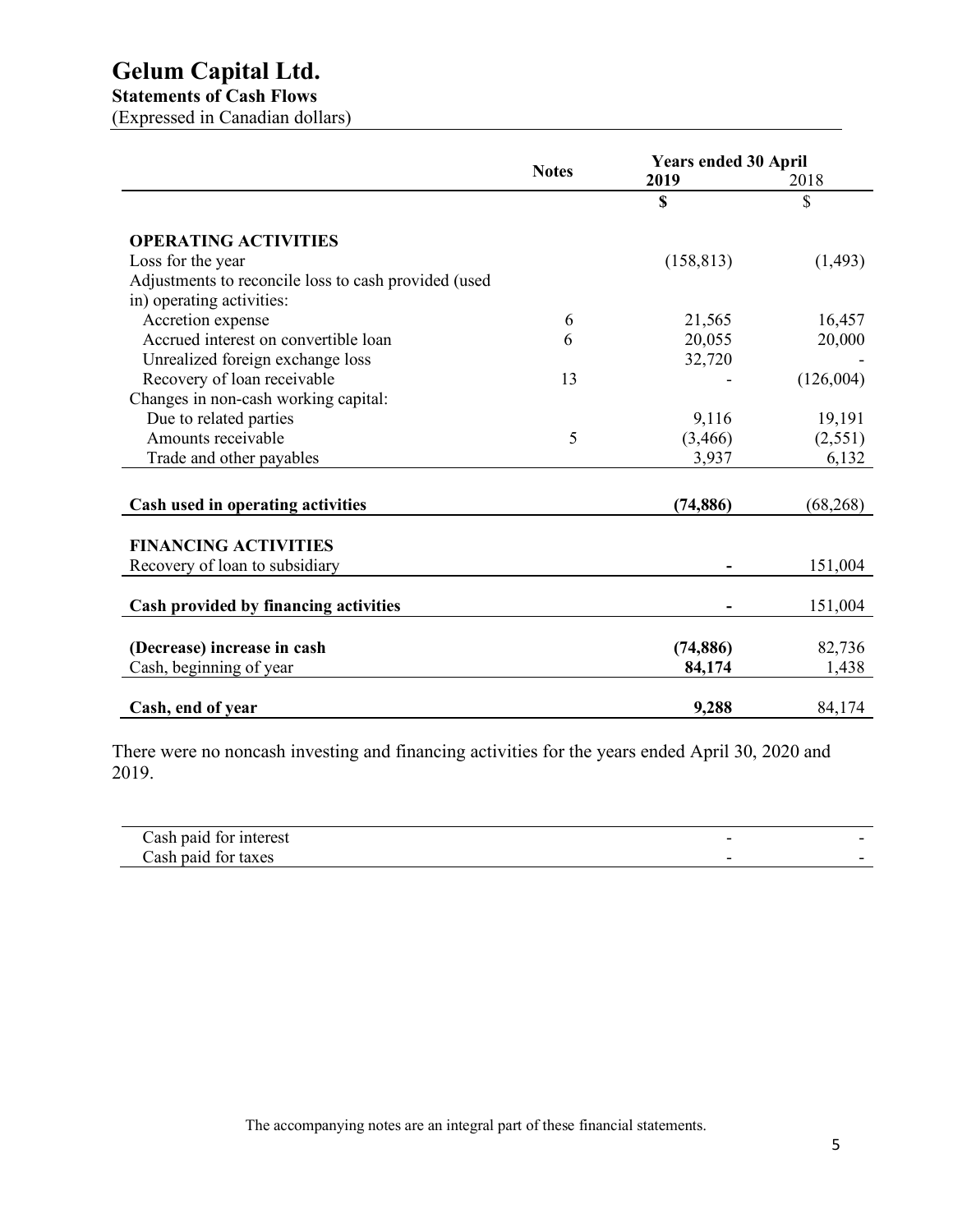|                                              |                     | <b>Reserves</b><br><b>Common shares</b>                               |                                       |                        | <b>Equity</b>            |                    |                                   |                         |                       |
|----------------------------------------------|---------------------|-----------------------------------------------------------------------|---------------------------------------|------------------------|--------------------------|--------------------|-----------------------------------|-------------------------|-----------------------|
|                                              | Number of<br>shares | Common<br>shares                                                      | <b>Share</b><br>issuance<br>cost      | Shares to be<br>issued | Option<br>reserve        | Warrant<br>reserve | portion of<br>convertible<br>note | <b>Deficit</b>          | <b>Total</b>          |
|                                              |                     | S                                                                     | S                                     | \$                     | \$                       | S                  | S                                 | \$                      | S                     |
| Balances, 30 April 2018<br>Loss for the year | 4,727,433           | 7,602,883<br>$\qquad \qquad \blacksquare$<br>$\overline{\phantom{a}}$ | (357,651)<br>$\overline{\phantom{0}}$ | 29,200<br>٠            | 3,813,753                | 1,774,827          | 75,459<br>$\blacksquare$          | (13,504,727)<br>(1,493) | (566, 256)<br>(1,493) |
| Balances, 30 April 2019                      | 4,727,433           | 7,602,883                                                             | (357,651)                             | 29,200                 | 3,813,753                | 1,774,827          | 75,459                            | (13,506,220)            | (567,749)             |
| Loss for the year                            |                     | $\overline{\phantom{a}}$<br>$\overline{\phantom{a}}$                  | $\overline{\phantom{0}}$              | ٠                      | $\overline{\phantom{0}}$ |                    | $\blacksquare$                    | (158, 813)              | (158, 813)            |
| Balances, 30 April 2020                      | 4,727,433           | 7,602,883                                                             | (357, 651)                            | 29,200                 | 3,813,753                | 1,774,827          | 75,459                            | (13,665,033)            | (726, 562)            |

The accompanying notes are an integral part of these financial statements.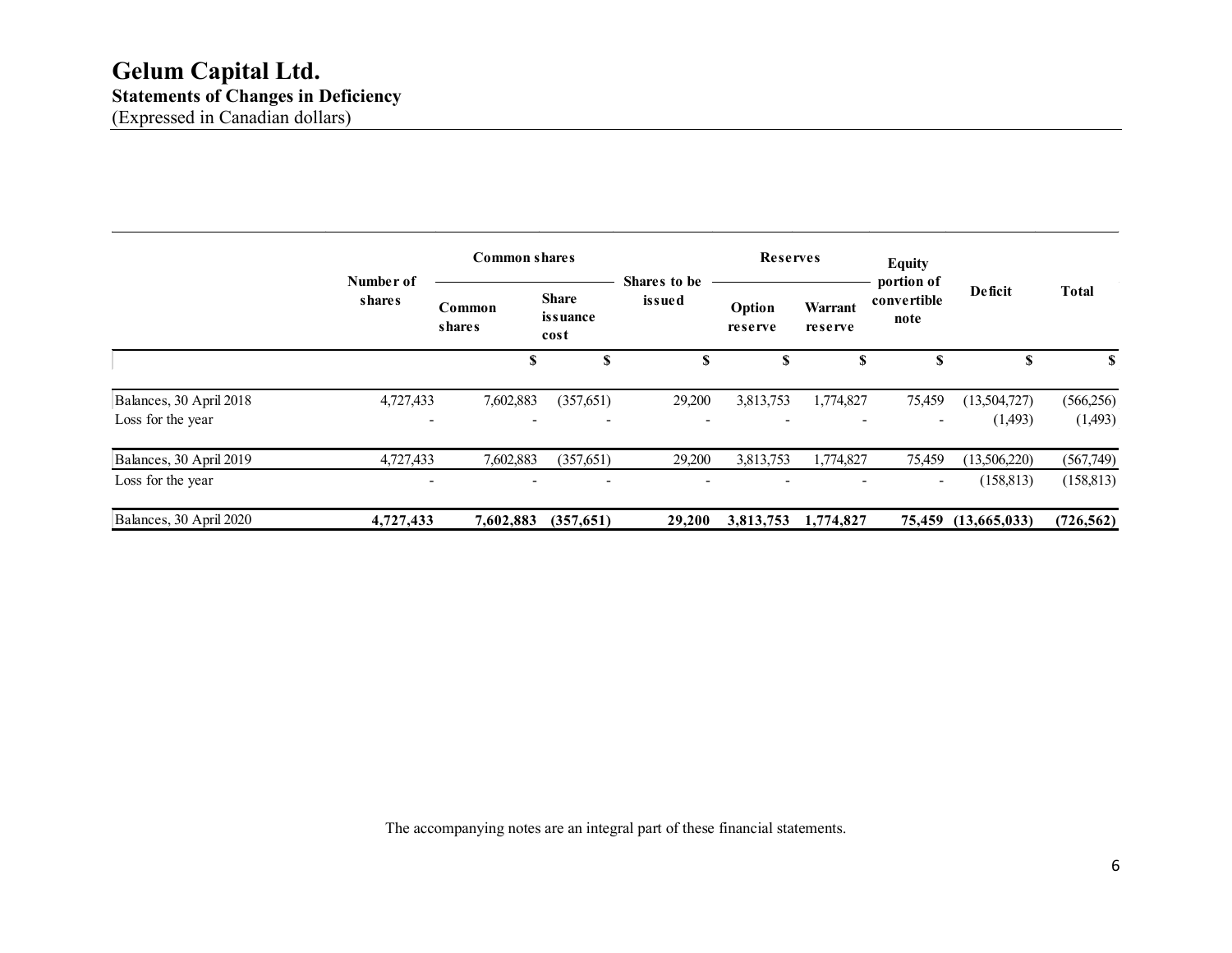# **1. CORPORATE INFORMATION AND GOING CONCERN**

Gelum Capital Ltd. (the "Company") was incorporated under the laws of the province of British Columbia on 8 June 1987. The principal address and registered and records office is located at Suite, 400 – 725 Granville Street, Vancouver, BC, V7Y 1G5. The Company trades under the symbol "JEM" on the Canadian Securities Exchange ("CSE").

The Company's principal business is the identification and evaluation of assets, or a business, and once identified or evaluated, to negotiate the acquisition or participation in the business.

Effective 30 July 2018, the Company's name was changed from Jagercor Energy Corp. to Gelum Capital Ltd. and the Company consolidated its common shares on a 20:1 basis. All references to the number of common shares and per share amounts have been retroactively restated to reflect this common share consolidation.

These financial statements present the operations of the Company. These financial statements have been prepared with the assumption that the Company will be able to realize its assets and discharge its liabilities in the normal course of business rather than through a process of forced liquidation.

The Company's financial statements for the year ended April 30, 2020 have been prepared on a going concern basis, which contemplates the realization of assets and the settlement of liabilities in the normal course of business. The Company has a comprehensive loss of \$158,813 for the year ended April 30, 2020 and has a working capital deficiency of \$510,980 at April 30, 2020.

The Company had cash of \$9,288 as at April 30, 2020. Management cannot provide assurance that the Company will ultimately achieve profitable operations or become cash flow positive or raise additional debt and/or equity capital. If the Company is unable to raise additional capital in the immediate future, management expects that the Company will need to curtail operations, liquidate assets, seek additional capital on less favorable terms and/or pursue other remedial measures or cease operations. Management is aware, in making its assessment, of material uncertainties related to events or conditions that may cast significant doubt upon the Company's ability to continue as a going concern. These financial statements do not include any adjustments related to the recoverability and classification of assets or the amounts and classification of liabilities that might be necessary should the Company be unable to continue as a going concern.

In March 2020 the World Health Organization declared coronavirus COVID-19 a global pandemic. This contagious disease outbreak, which has continued to spread, and any related adverse public health developments, has adversely affected workforces, economies, and financial markets globally, potentially leading to an economic downturn. It is not possible for the Company to predict the duration or magnitude of the adverse results of the outbreak and its effects on the Company's business or ability to raise funds.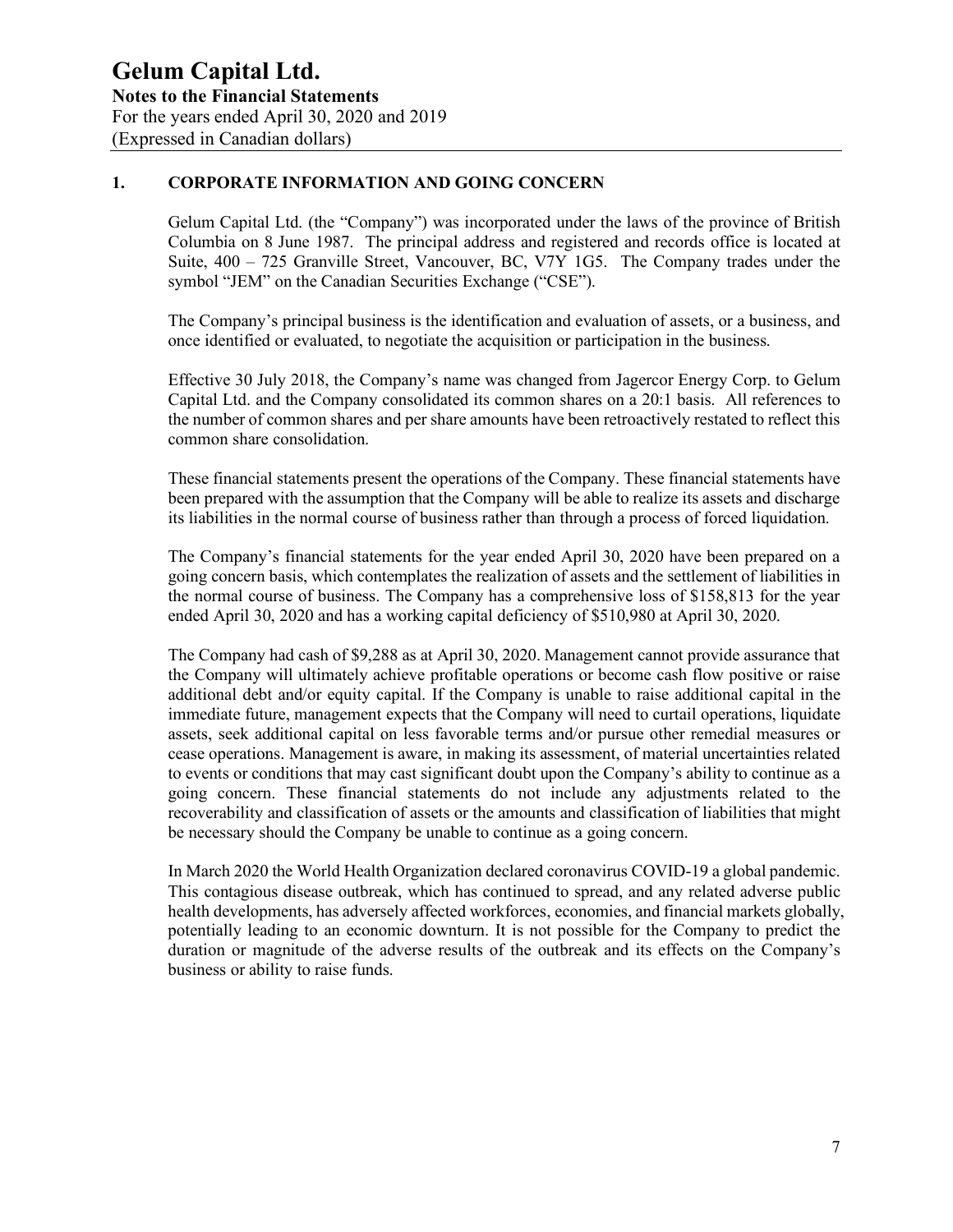# **2. BASIS OF PREPARATION**

## **2.1 Basis of presentation**

The Company's financial statements have been prepared on the historical cost basis and are presented in Canadian dollars except where otherwise indicated.

#### **2.2 Statement of compliance**

These financial statements, including comparatives, have been prepared in accordance with International Financial Reporting Standards ("IFRS"), as issued by the International Accounting Standards Board ("IASB") and interpretations of the International Financial Reporting Interpretations Committee ("IFRIC"). The Board of Directors approved these financial statements on August 28, 2020.

# **3. SUMMARY OF SIGNIFICANT ACCOUNTING POLICIES**

# **3.1 Significant accounting judgments, estimates and assumptions**

The preparation of the Company's financial statements in conformity with IFRS requires management to make judgments, estimates and assumptions that affect the reported amounts of assets, liabilities and contingent liabilities at the date of the financial statements and reported amounts of income and expenses during the reporting period. Estimates and assumptions are continuously evaluated and are based on management's experience and other factors, including expectations of future events that are believed to be reasonable under the circumstances. However, actual outcomes can differ from these estimates.

The Company's critical judgments in applying accounting policies include judgments regarding the going concern of the Company, which have been discussed in Note 1.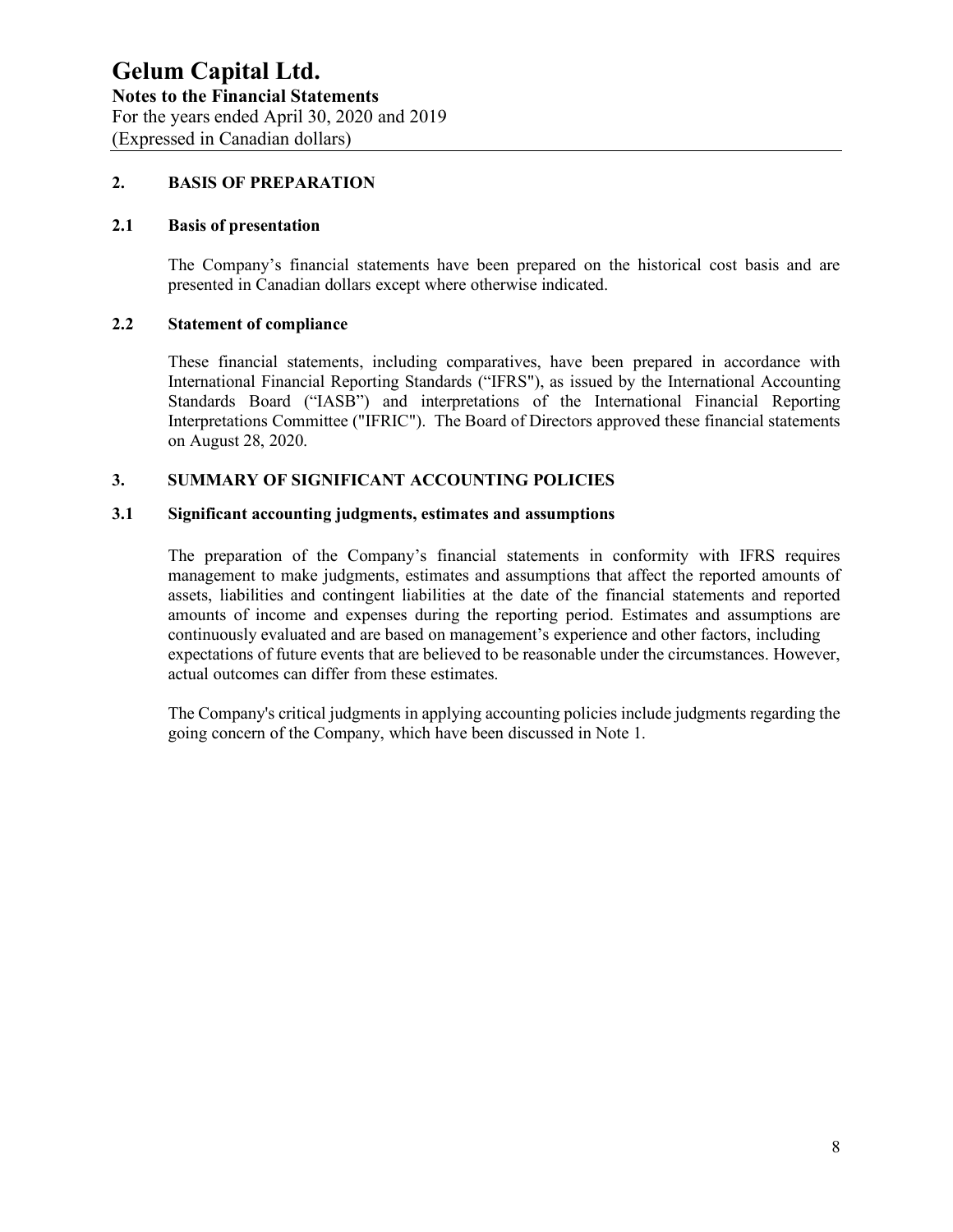#### **3.2 Foreign currencies**

The functional currency of the Company is measured using the currency of the primary economic environment in which that entity operates. The Company determined that its functional currency is the Canadian dollar.

Foreign currency transactions are translated into functional currency using the exchange rates prevailing at the date of the transaction. Foreign currency monetary items are translated at the period-end exchange rate. Non-monetary items measured at historical cost continue to be carried at the exchange rate at the date of the transaction. Non-monetary items measured at fair value are reported at the exchange rate at the date when fair values were determined.

#### **3.3 Share-based payments**

Share-based payments to employees are measured at the fair value of the instruments issued and recognized over the vesting periods. Share-based payments to non-employees are measured at the fair value of goods or services received or the fair value of the equity instruments issued, if it is determined the fair value of the goods or services cannot be reliably measured, and are recorded at the date the goods or services are received. The corresponding amount is recorded to the stock option reserve. The fair value of options, as determined using the Black-Scholes Option Pricing Model which incorporates all market vesting conditions, is expensed or capitalized, as appropriate. The number of shares and options expected to vest is reviewed and adjusted at the end of each reporting period such that the amount recognized for services received as consideration for the equity instruments granted shall be based on the number of equity instruments that will eventually vest.

# **3.4 Income Taxes**

Deferred tax is provided, using the liability method, on all temporary differences at the statement of financial position date between the tax bases of assets and liabilities and their carrying amounts for financial reporting purposes.

Deferred tax liabilities are generally recognized for all taxable temporary differences. Deferred tax assets are generally recognized for all deductible temporary differences to the extent that it is probable that taxable profits will be available against which those deductible temporary differences can be utilized. Such deferred tax assets and liabilities are not recognized if the temporary difference arises from goodwill or from the initial recognition (other than in a business combination) of other assets and liabilities in a transaction that affects neither the taxable profit nor the accounting profit.

The carrying amount of deferred tax assets is reviewed at each reporting date and reduced to the extent that it is no longer probable that sufficient taxable profit will be available to allow all or part of the deferred income tax asset to be utilized.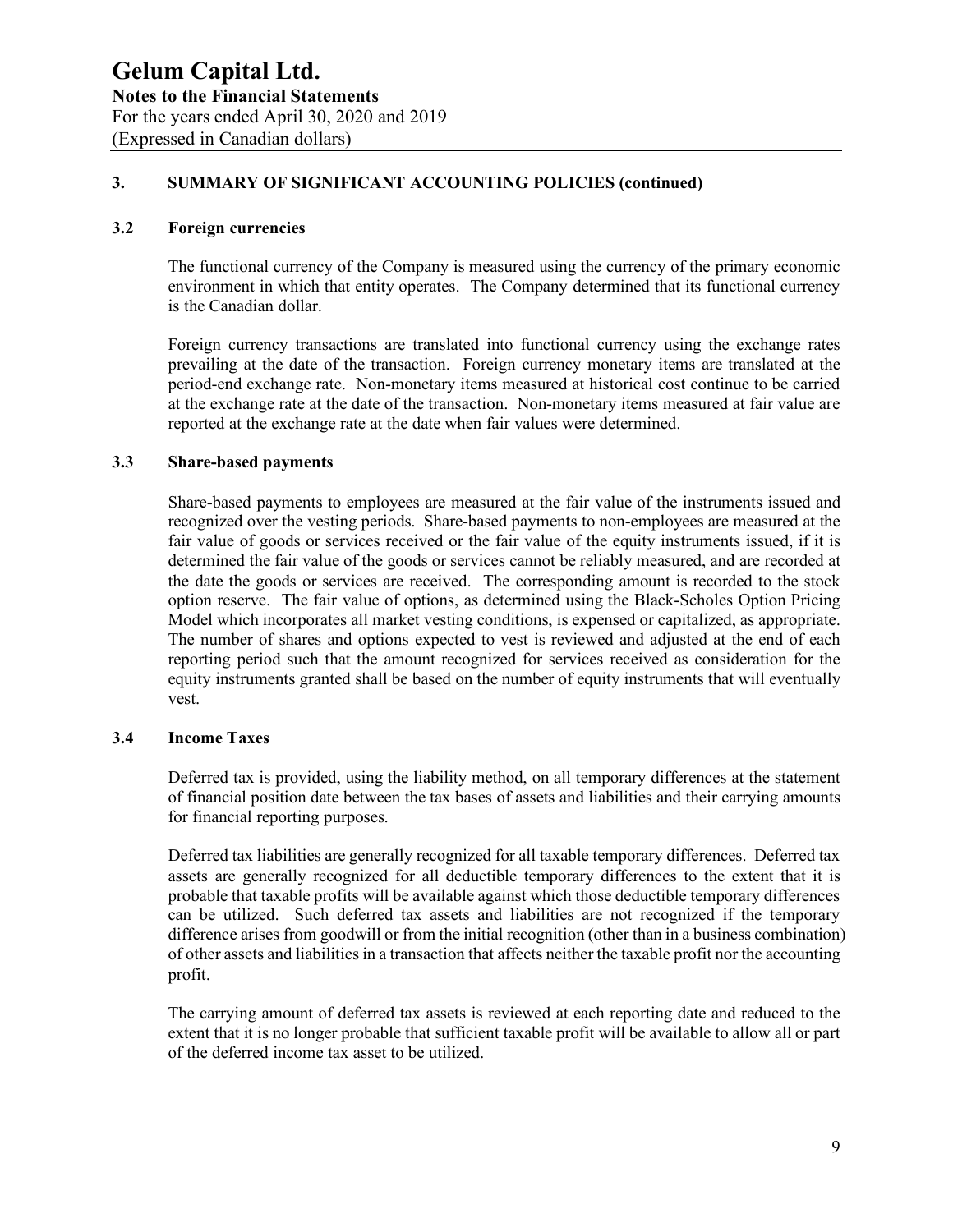#### **3.4 Income Taxes (continued)**

Deferred tax assets and liabilities are measured at the tax rates that are expected to apply to the year when the asset is realized or the liability is settled, based on the tax rates that have been enacted or substantively enacted at the reporting date.

# **3.5 Financial instruments**

Financial assets and liabilities are recognized when the Company becomes a party to the contractual provisions of the instrument. On initial recognition, all financial assets and liabilities are recorded at fair value, net of attributable transaction costs, except for financial assets and liabilities classified as fair value through profit or loss ("FVTPL"). Transaction costs of financial assets and liabilities classified as at FVTPL are expensed in the period in which they are incurred.

Subsequent measurement of financial assets and liabilities depends on the classifications of such assets and liabilities.

#### *Amortized cost*

Financial assets that meet the following conditions are measured at amortized cost:

- The financial asset is held within a business model whose objective is to hold financial assets in order to collect contractual cash flows, and
- The contractual terms of the financial asset give rise on specified dates to cash flows that are solely payments of principal and interest on the principal amount outstanding.

The amortized cost of a financial asset is the amount at which the financial asset is measured at initial recognition minus principal repayments plus the cumulative amortization, using the effective interest method applied to the difference between the initial amount and the maturity amount, adjusted for any allowance due to losses or gains. Interest income is recognized using the effective interest method.

The Company's financial assets at amortized cost include its cash, and amounts receivable.

#### *Fair value through other comprehensive income ("FVTOCI")*

Financial assets that meet the following conditions are measured at FVTOCI.

- The financial asset is held within a business model whose objective is achieved by both collecting contractual cash flows and selling financial assets, and
- The contractual terms of the financial assets give rise on specified dates to cash flows that are solely payments of principal and interest on the principal amount outstanding.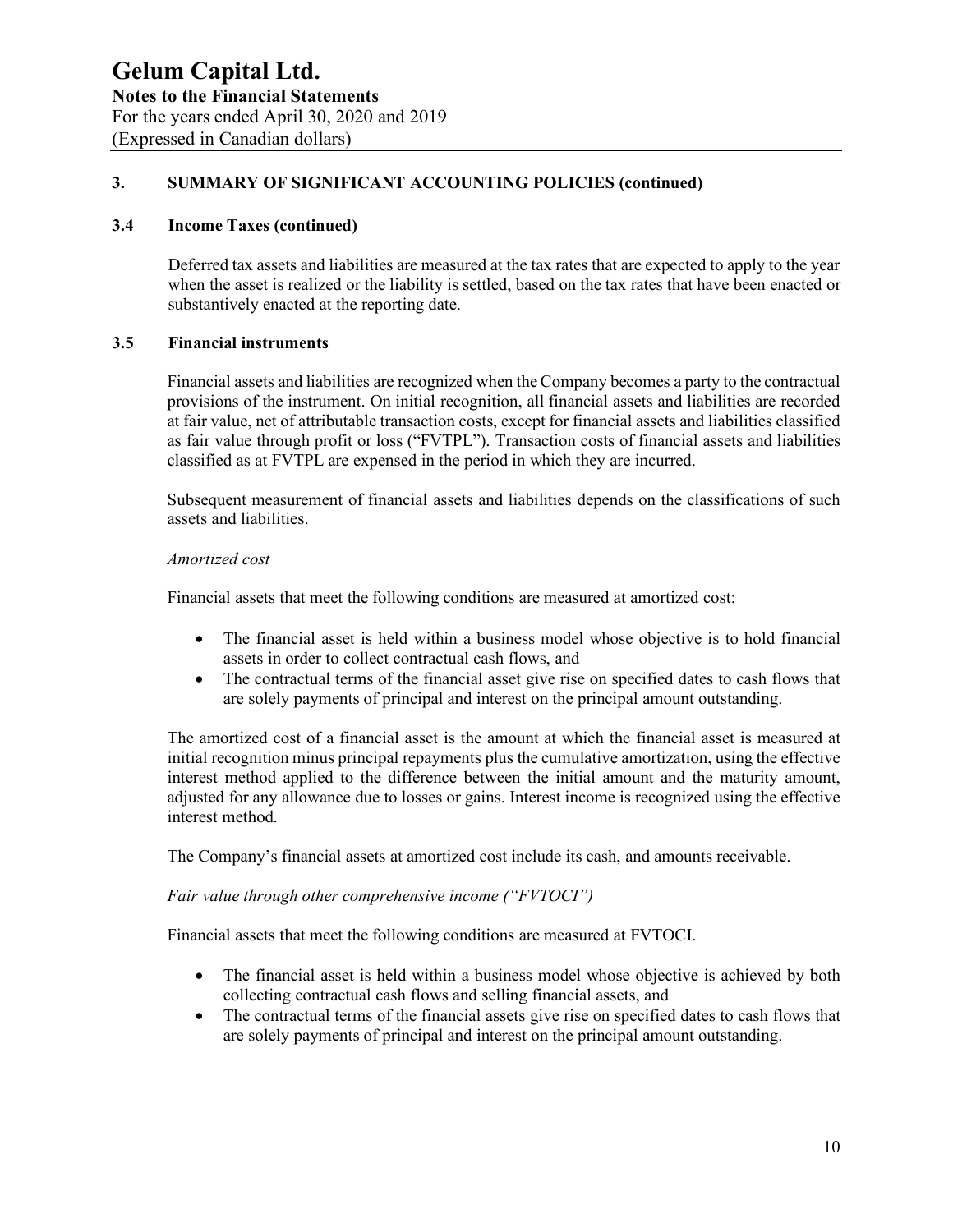#### **3.5 Financial instruments (continued)**

The Company does not have any instruments classified as financial assets at FVTOCI.

*FVTPL*

All other financial assets are measured at FVTPL.

The Company, at initial recognition, may also irrevocably designate a financial asset as measured at FVTPL if doing so eliminates or significantly reduces a measurement or recognition inconsistency that would otherwise arise from measuring assets or liabilities or recognizing the gains and losses on them on different bases.

Financial assets measured at FVTPL are measured at fair value at the end of each reporting period, with any fair value gains or losses recognized in profit or loss to the extent they are not part of a designated hedging relationship.

The Company does not have any financial assets measured at FVTPL.

*Financial liabilities and equity*

Debt and equity instruments are classified as either financial liabilities or equity in accordance with the substance of the contractual arrangements and the definition of a financial liability and an equity instrument.

An equity instrument is any contract that evidences a residual interest in the assets of the Company after deducting all of its liabilities. Equity instruments issued by the Company are recognized as proceeds received net of direct issue costs. Repurchase of the Company's own equity instruments is recognized and deducted directly from equity. No gain or loss is recognized, by the Company, in profit or loss on the purchase, sale, or the cancellation of its own equity instruments.

Financial liabilities that are not contingent consideration of an acquirer in a business combination, held for trading, or designated as at FVTPL, are measured at amortized cost using the effective interest method.

#### *Derecognition*

A financial asset is derecognized when:

• The rights to receive cash flows from the asset have expired;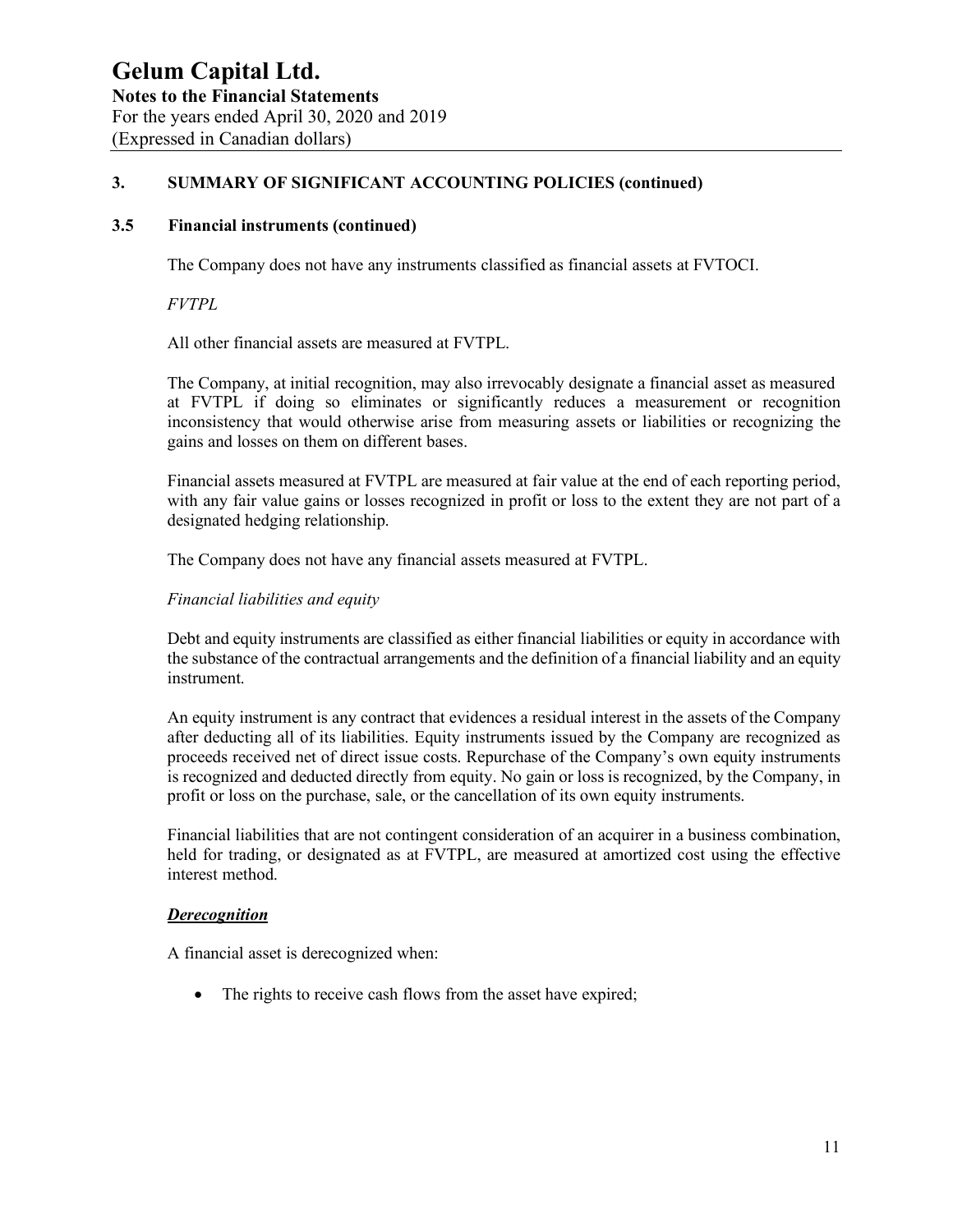#### **3.5 Financial instruments (continued)**

- The Company has transferred its rights to receive cash flows from the asset or has assumed an obligation to pay the received cash flows in full to a third party under a 'pass-through' arrangement;
- And either (a) the Company has transferred substantially all risks and rewards of the asset, or (b) the Company retains legal title but has contractually or otherwise transferred the associated economic risks and rewards.

A financial liability is derecognized when the obligation under the liability is discharged or cancelled or expires.

#### **3.6 Impairment of non-financial assets**

The carrying amount of the Company's assets is reviewed for an indication of impairment at the end of each reporting period. If an indication of impairment exists, the Company makes an estimate of the asset's recoverable amount. Individual assets are grouped for impairment assessment purposes at the lowest level at which there are identifiable cash flows that are largely independent of the cash flows of other groups of assets. Recoverable amount of an asset group is the higher of its fair value less costs to sell and its value in use. In assessing value in use, the estimated future cash flows are adjusted for the risks specific to the asset group and are discounted to their present value using a pre-tax discount rate that reflects current market assessments of the time value of money.

Where the carrying amount of an asset group exceeds its recoverable amount, the asset group is considered impaired and is written down to its recoverable amount. Impairment losses are recognized in profit or loss.

An assessment is made at each reporting date as to whether there is any indication that previously recognized impairment losses may no longer exist or may have decreased. If such indication exists, the recoverable amount is estimated. A previously recognized impairment loss is reversed only if there has been a change in the estimates used to determine the asset's recoverable amount. An impairment loss is reversed only to the extent that the asset's carrying amount does not exceed the carrying amount that would have been determined, net of depreciation, if no impairment loss had been recognized.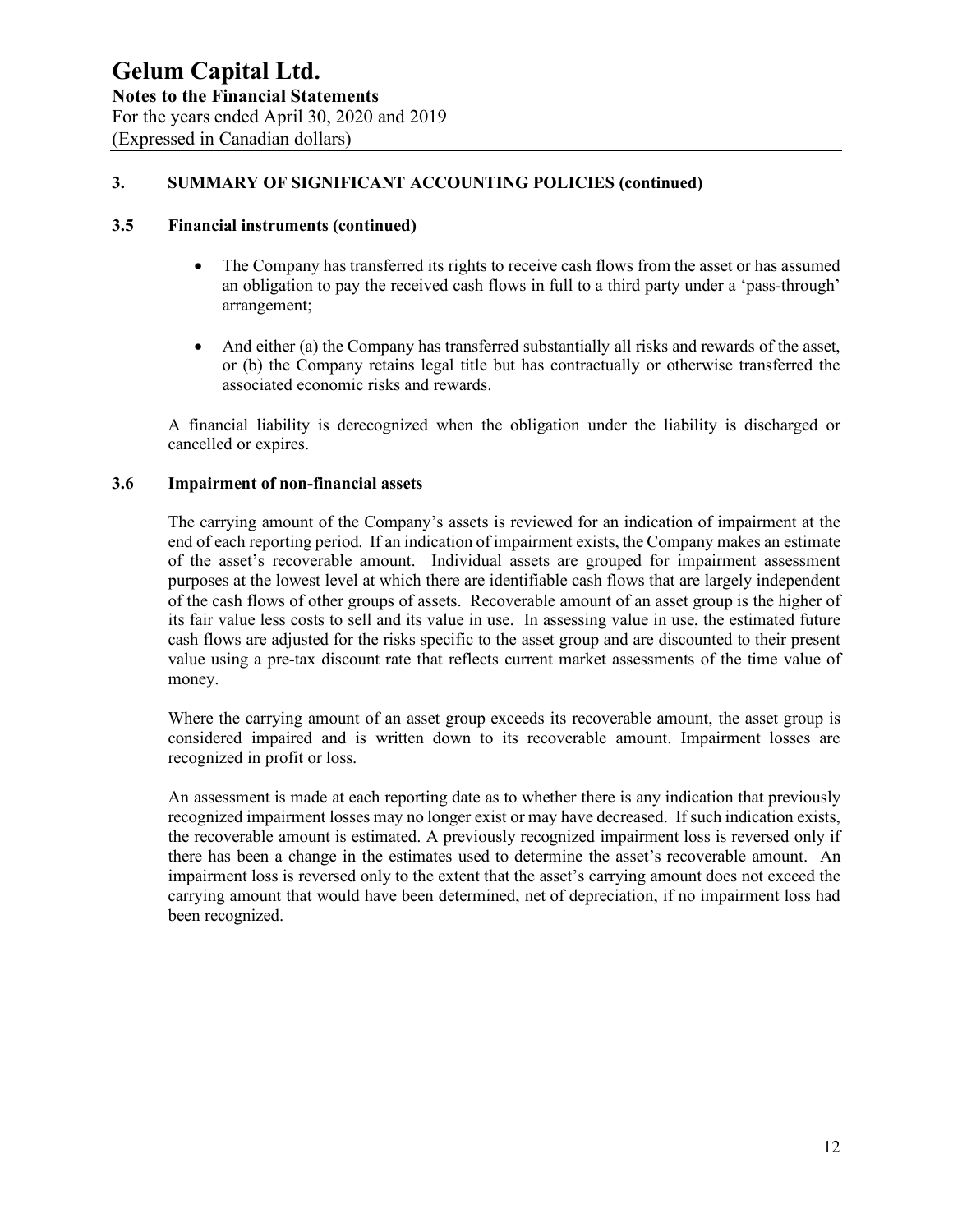#### **3.7 Related party transactions**

Parties are considered to be related if one party has the ability, directly or indirectly, to control the other party or exercise significant influence over the other party in making financial and operating decisions. Parties are also considered to be related if they are subject to common control, related parties may be individuals or corporate entities. A transaction is considered to be a related party transaction when there is a transfer of resources or obligations between related parties. See Note 11 for further disclosures.

#### **3.8 Loss per share**

The Company computes the dilutive effect of options, warrants and similar instruments by recognizing the dilutive effect on loss per share on the use of the proceeds that could be obtained upon exercise of options, warrants and similar instruments. It assumes that the proceeds would be used to purchase common shares at the average market price during the period. For the years presented, this calculation proved to be anti-dilutive. Basic loss per share was calculated using the weighted-average number of shares outstanding during the year.

#### **3.9 Convertible note**

The Company classified the convertible note into debt and equity components based on the residual method. The liability component was calculated as the present value of the principal and interest, discounted at a rate approximating the interest rate that was estimated would have been applicable to non-convertible debenture at the time the debenture was issued. This portion of the convertible debenture is accreted over its term to the full face value using the effective interest rate method. The equity element of the convertible debenture comprises the value of the conversion option, being the difference between the face value of the convertible debt and the liability component. Upon maturity, the equity component is reclassified to reserves.

# **4. CASH**

The Company's cash are denominated in the following currencies:

| As at 30 April                         | As at $30$ |
|----------------------------------------|------------|
| 2020                                   | April 2019 |
|                                        | S          |
|                                        |            |
| Denomintaed in US dollars<br>8,408     | 80,804     |
| Denominated in Canadian dollars<br>880 | 3,370      |
|                                        |            |
| 9,288<br>Total cash                    | 84,174     |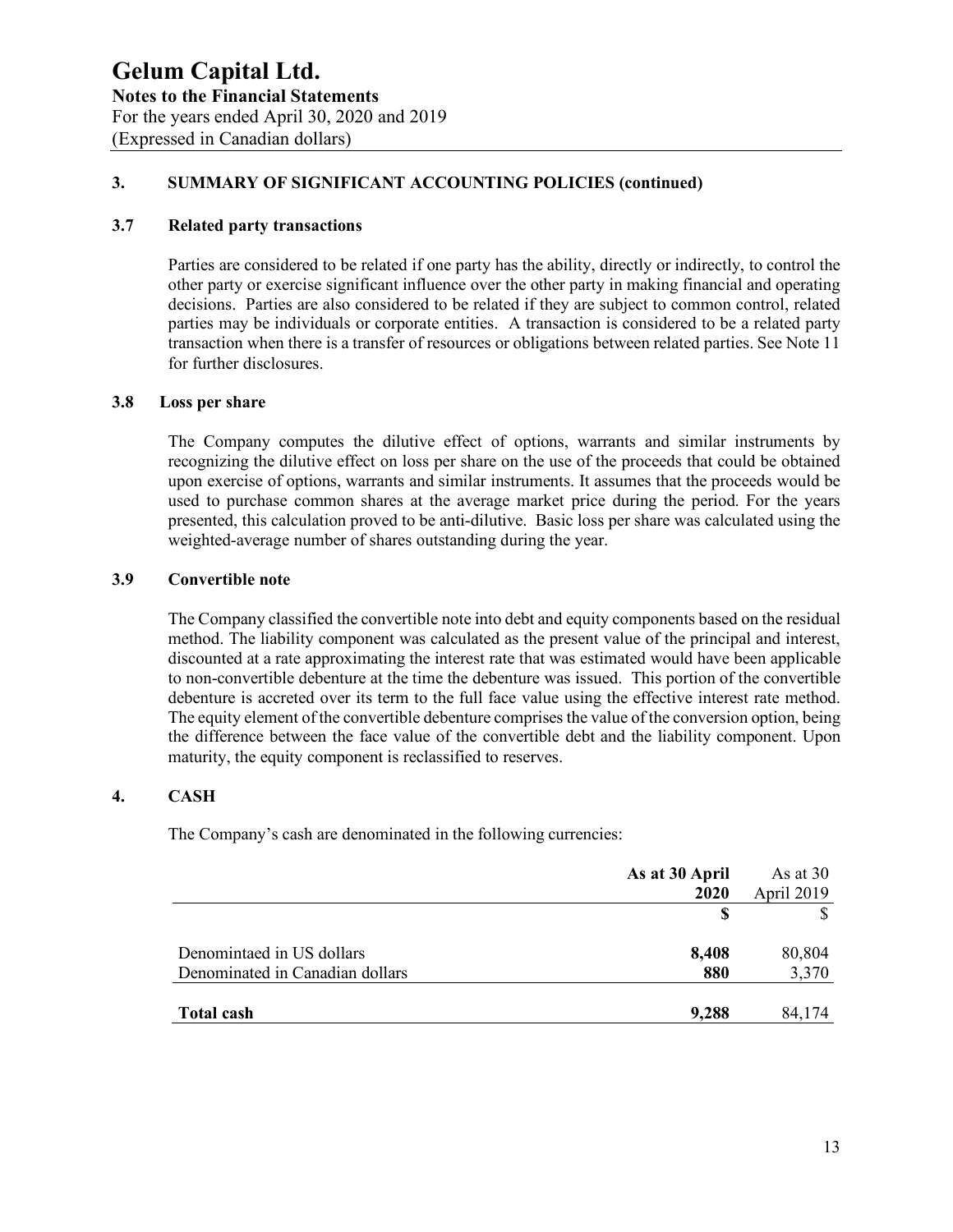# **5. AMOUNTS RECEIVABLE**

The Company's amounts receivable arise from Goods and Services Tax ("GST") receivable due from the government taxation authorities in Canada as follows:

|                | As at $30$        | As at $30$ |
|----------------|-------------------|------------|
|                | <b>April 2020</b> | April 2019 |
|                |                   |            |
| GST receivable | 6,773             |            |
|                |                   |            |
| <b>Total</b>   | 6,773             | 3,307      |

#### **6. CONVERTIBLE NOTE**

On 14 October 2017, the Company issued a convertible note with a principal face value of \$200,000 to two directors of the Company. The convertible note bears interest at the rate of 10% per annum, payable annually and has a maturity date of five years from the date of issuance. When the Company consolidated its share capital on a 20:1 basis effective July 30, 2018 the conversion price of the notes became \$1.00 and the exercise price of any warrants issuable on conversion of the notes became \$1.20.

On August 31, 2019, the Company amended the terms of the convertible note such that the principal amount of the notes was convertible into units of the Company at \$0.05 per unit, with each unit comprised of one common share and one share purchase warrant exercisable into a further share at \$0.06 per common share (for one year from the date of issuance of the warrant, subject to the latest exercise date being the maturity date).

The Company´s convertible note is broken down as follows:

|                                             | <b>April 30, 2020</b> | April 30, 2019 |
|---------------------------------------------|-----------------------|----------------|
|                                             |                       |                |
| Proceeds received, net of transaction costs | 195,045               | 195,045        |
| Allocated to equity portion                 | (75, 459)             | (75, 459)      |
| Allocated to liability portion              | 119,586               | 119,586        |
| Liability portion, beginning                | 173,962               | 137,505        |
| Accretion expense for the year              | 21,565                | 16,457         |
| Accrued interest                            | 20,055                | 20,000         |
| Liability portion, ending                   | 215,582               | 173,962        |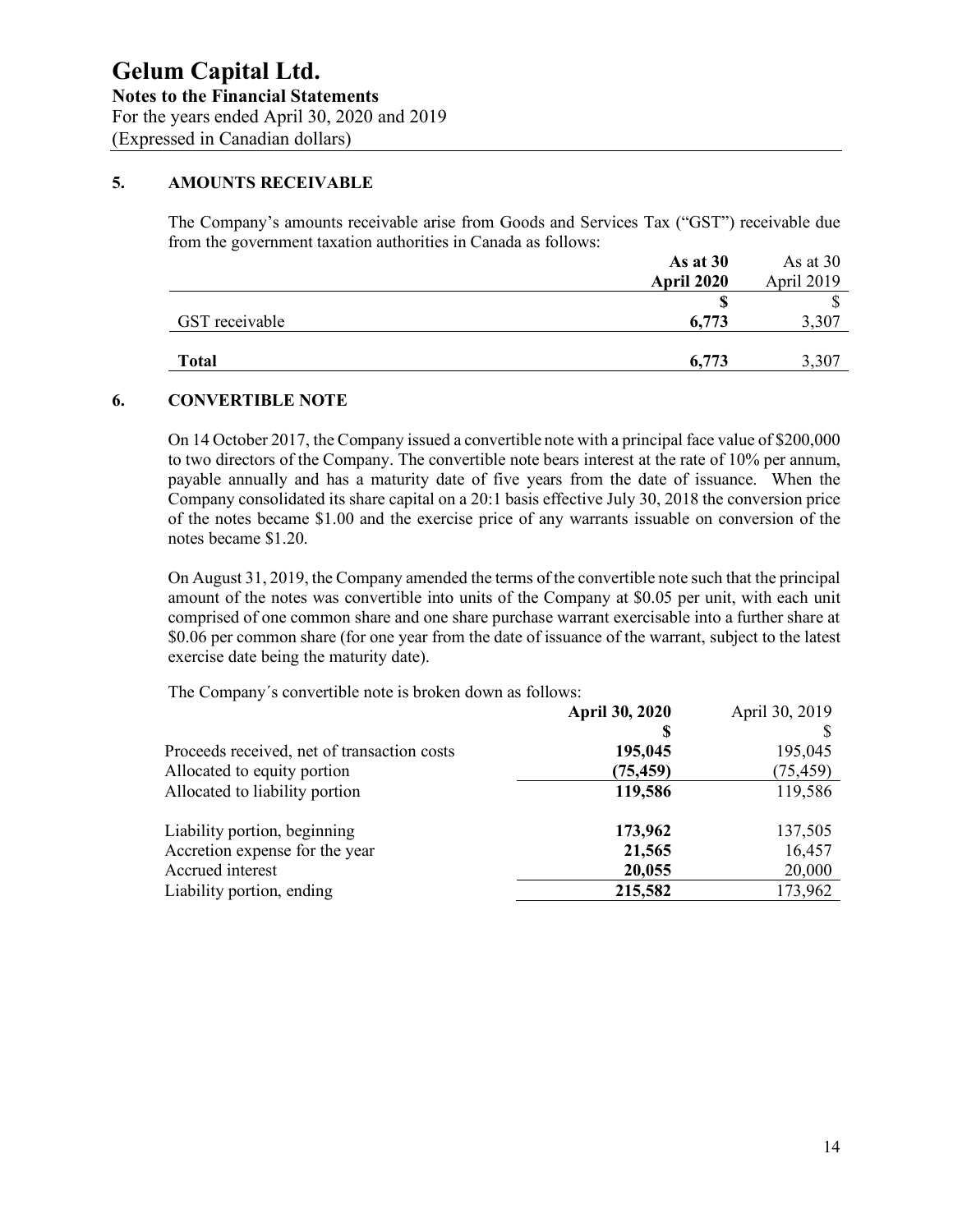# **7. SHARE CAPITAL**

#### **7.1 Authorized share capital**

The Company has authorized an unlimited number of common shares with no par value.

At 30 April 2020, the Company had 4,727,433 common shares outstanding (2019 –4,727,433).

# **7.2 Shares issuances**

During the years ended April 30, 2020 and 2019, the Company did not issue any common shares.

#### **7.3 Stock options**

On December 19, 2016, the Company adopted a formal Stock Option Plan (the "Option Plan"). Under the Option Plan, the exercise price of each option must not be less than the greater of the closing market price of the underlying securities on (a) the trading day prior to the date of grant and (b) the date of the grant of the stock options. The options can be granted for a maximum term of five years. The maximum number of options that can be issued may not exceed 10% of the issued and outstanding common share capital. The options vest at the discretion of the Board of directors. The terms of the existing stock options remain in accordance with the stock option plan in place at the time the options were granted.

The following is a summary of the changes in the Company's stock options for the years ended April 30, 2020 and 2019:

|                                | <b>April 30, 2020</b> |          | April 30, 2019 |          |
|--------------------------------|-----------------------|----------|----------------|----------|
|                                |                       | Weighted |                | Weighted |
|                                |                       | average  |                | average  |
|                                |                       | exercise |                | exercise |
|                                | Number of             | price    | Number         | price    |
|                                | options               | S        | of options     | \$       |
|                                |                       |          |                |          |
| Outstanding, beginning of year | 250,000               | 1.00     | 267,500        | 1.03     |
| Expired                        |                       | -        | (17,500)       | 1.40     |
|                                |                       |          |                |          |
| Outstanding, end of year       | 250,000               | 1.00     | 250,000        | 1.00     |

The Company uses the Black-Scholes Option Pricing Model to estimate the value of the options granted.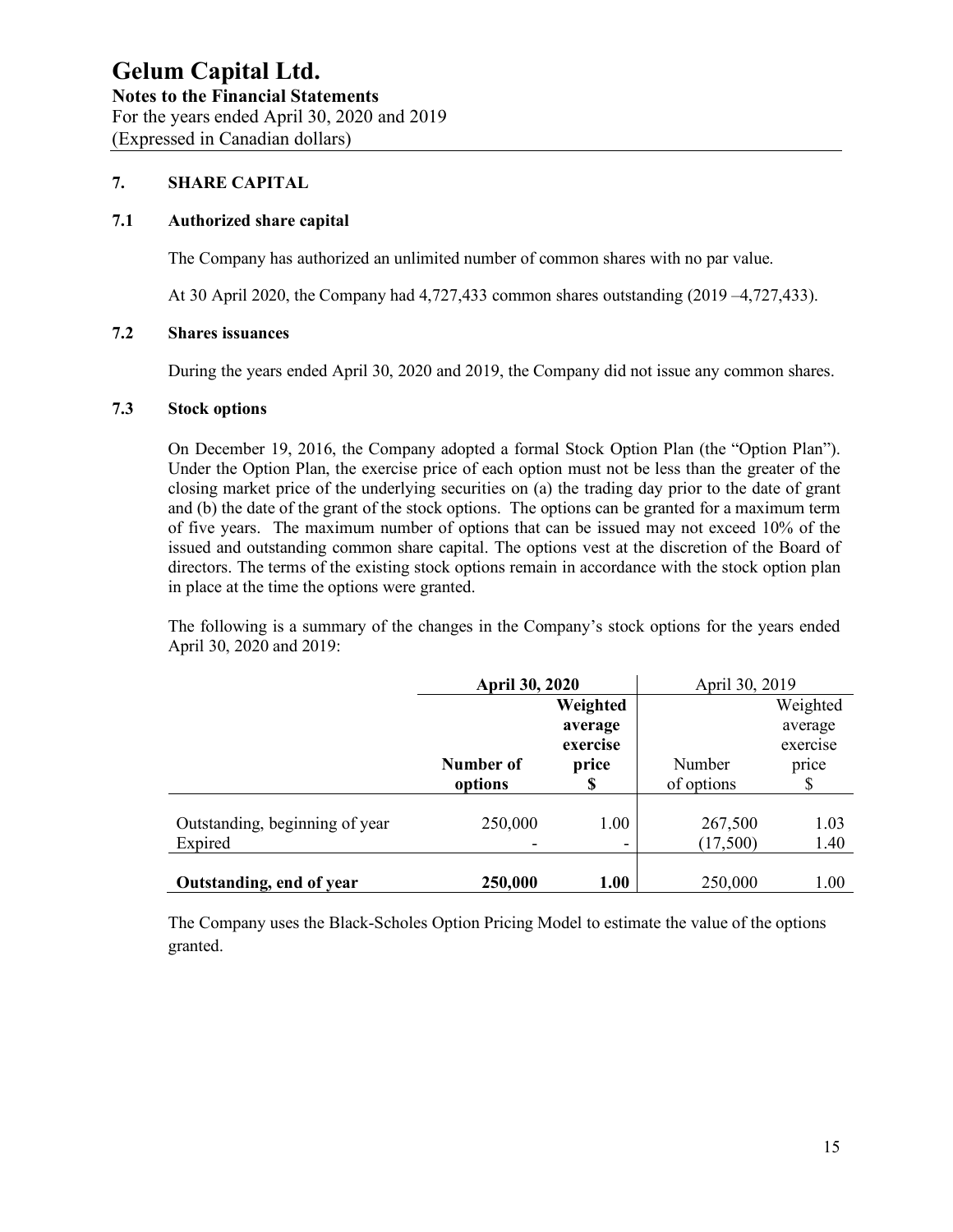# **7. SHARED CAPITAL**

## **7.3 Stock options (continued)**

The following table summarizes information regarding stock options outstanding and exercisable as at April 30, 2020:

| <b>Grant date</b>    | <b>Expiry date</b> | Number of Number of<br>options<br>outstanding exercisable | options | Exercise<br>price | Remaining<br>contractual<br>life (years) |
|----------------------|--------------------|-----------------------------------------------------------|---------|-------------------|------------------------------------------|
| June 9, 2017         | June 9, 2022       | 250,000                                                   | 250,000 | 1.00              | 2.11                                     |
| <b>Total Options</b> |                    | 250,000                                                   | 250,000 |                   |                                          |

# **8. LOSS PER SHARE**

The calculation of basic and diluted loss per share is based on the following data:

|                                                          | <b>Year ended 30 April</b> |           |  |
|----------------------------------------------------------|----------------------------|-----------|--|
|                                                          | 2020                       | 2019      |  |
| Net loss for the year                                    | (158, 813)<br>SS.          | (1,493)   |  |
| Weighted average number of shares – basic<br>and diluted | 4,727,433                  | 4,727,433 |  |
| Loss per share, basic and diluted                        | S<br>(0.03)                | (0.00)    |  |

# **9. CAPITAL RISK MANAGEMENT**

The capital structure of the Company consists of equity attributable to common shareholders, comprising of issued capital and deficit. The Company's objectives when managing capital are to: (i) preserve capital and (ii) obtain the best available net return.

The Company manages the capital structure and makes adjustments to it in light of changes in economic condition. To maintain or adjust the capital structure, the Company may attempt to issue new shares or issue new debt.

The Company is listed on the CSE. The Company is not subject to externally imposed capital requirements. Management plans to continue to evaluate and explore commercial opportunities.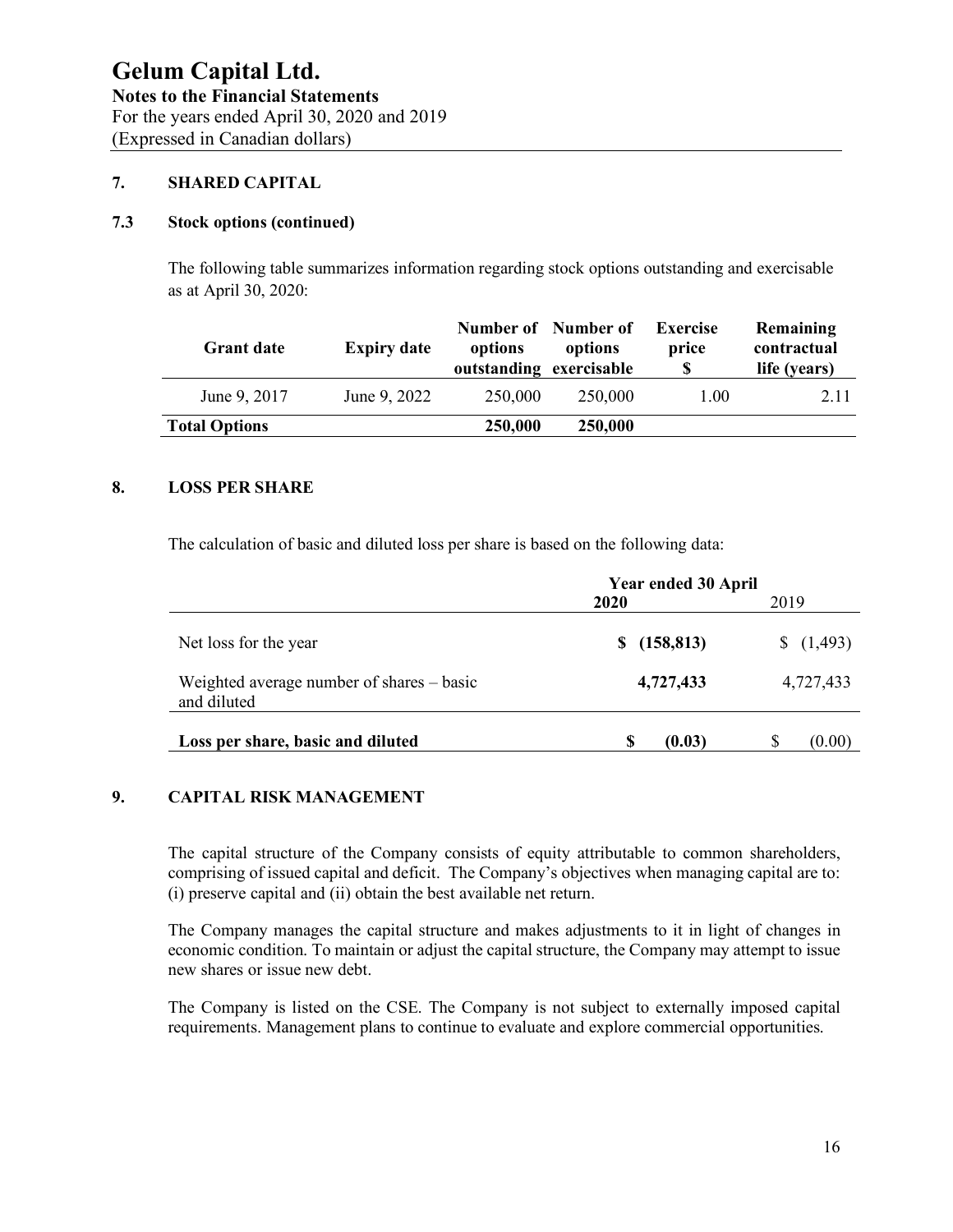## **10. FINANCIAL INSTRUMENTS**

#### **10.1 Fair Value**

The fair value of the Company's cash, amounts receivable, trade and other payables and due to related parties approximate their carrying value due to their short term nature.

The following table provides an analysis of the Company's financial instruments that are measured subsequent to initial recognition at fair value, grouped into Level 1 to 3 based on the degree to which the inputs used to determine the fair value are observable.

- Level 1 fair value measurements are those derived from quoted prices in active markets for identical assets or liabilities.
- Level 2 fair value measurements are those derived from inputs other than quoted prices included within Level 1, that are observable either directly or indirectly.
- Level 3 fair value measurements are those derived from valuation techniques that include inputs that are not based on observable market data. As at April 30, 2020 and 2019, the Company does not have any Level 3 financial instruments.

|                               | <b>30 April 2020</b> | <b>30 April 2019</b> |  |
|-------------------------------|----------------------|----------------------|--|
| <b>FINANCIAL ASSETS</b>       |                      |                      |  |
| At amortized cost             |                      |                      |  |
| Cash                          | 9,288                | 84,174               |  |
| Amounts receivable            | 6,773                | 3,307                |  |
| <b>Total financial assets</b> | 16,061               | 87,481               |  |

#### **FINANCIAL LIABILITIES**

#### **At amortized cost**

| Trade and other payables           | 48,548  | 44,611  |
|------------------------------------|---------|---------|
| Due to related parties             | 478,493 | 436,657 |
| Convertible note                   | 215,582 | 173,962 |
| <b>Total financial liabilities</b> | 742,623 | 655,230 |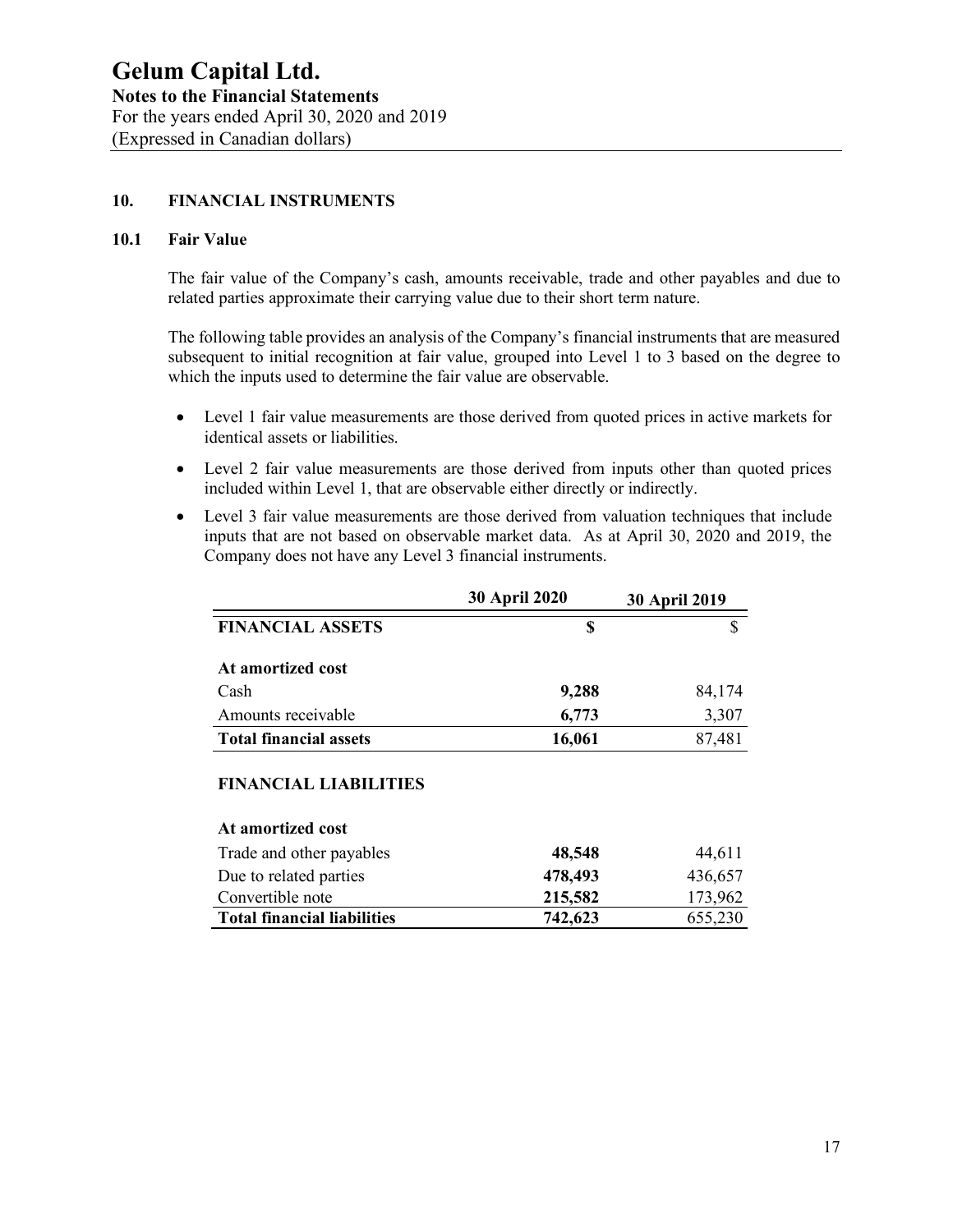# **10. FINANCIAL INSTRUMENTS (continued)**

# **10.2 Management of financial risks**

The financial risk arising from the Company's operations are credit risk, liquidity risk, interest rate risk, currency risk and commodity price risk. These risks arise from the normal course of operations and all transactions undertaken are to support the Company's ability to continue as a going concern. The risks associated with these financial instruments and the policies on how to mitigate these risks are set out below. Management manages and monitors these exposures to ensure appropriate measures are implemented on a timely and effective manner.

#### **Credit risk**

Credit risk is the risk of an unexpected loss if a customer or counterparty to a financial instrument fails to meet its contractual obligations and arises primarily from the Company's cash. The Company manages its credit risk relating to cash by dealing with only with highly-rated financial institutions. As a result, credit risk is considered insignificant.

#### **Liquidity risk**

The Company is reliant primarily upon equity issuances as its sole source of cash. The Company manages liquidity risk by maintaining an adequate level of cash to meet its ongoing obligations. The Company continuously reviews its actual expenditures and forecast cash flows to capital and operating needs. The Company has been successful in raising equity financing in the past; however, there is no assurance that it will be able to do so in the future. As at 30 April 2020, the Company had working capital deficiency of \$510,980.

#### **Other risks**

Unless otherwise noted, it is management's opinion that the Company is not exposed to significant interest or price risk arising from these financial instruments.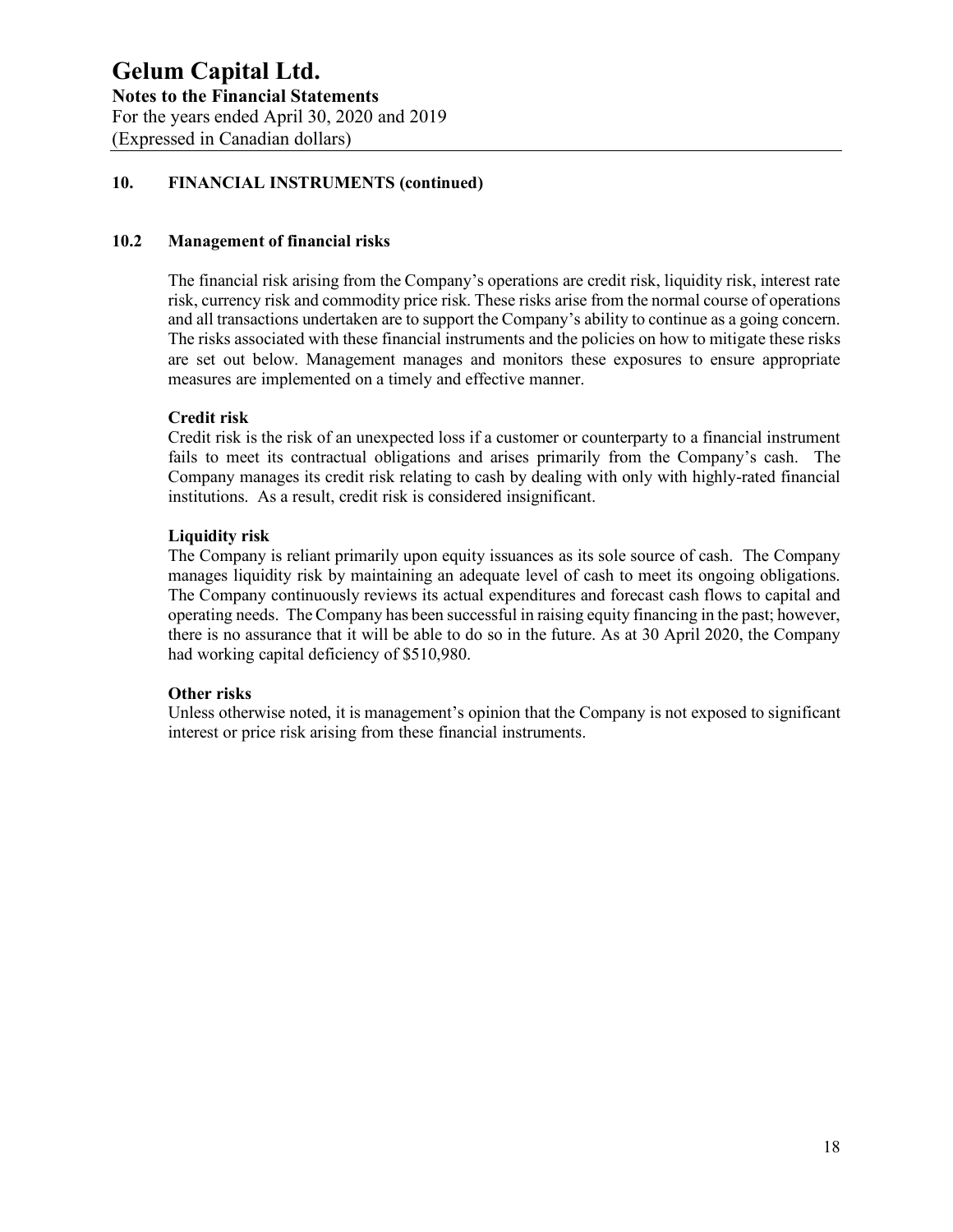#### **11. RELATED PARTY TRANSACTIONS**

#### **11.1 Shares to be issued**

The liabilities of the Company include the following amounts due to related parties:

|                           | <b>30 April 2020</b> | 30 April 2019 |
|---------------------------|----------------------|---------------|
|                           |                      |               |
| CEO (shares to be issued) | 29,200               | 29,200        |
| <b>Total amount</b>       | 29,200               | 29,200        |

As at April 30, 2020, related parties include an incentive bonus payable to compensate the Chief Executive Officer payable in 36,500 common shares at a price of \$0.80 per share. Issuance pending since 2016.

On October 14, 2017, convertible notes were issued to two directors (See Note 6).

As at April 30, 2020, there was \$478,493 (2019 - \$436,657) due to related parties. The amounts due to related parties are non-interest bearing, unsecured and due on demand.

#### **11.2 Key management personnel compensation**

Key management personnel include those persons having authority and responsibility for planning, directing and controlling the activities of the Company as a whole. The Company has determined that key management personnel consist of executive and non-executive members of the Company's Board of Directors and Corporate Officers, and companies controlled by them.

The remuneration of directors and other members of key management were as follows:

|                                             | <b>Year ended 30 April</b> |        |
|---------------------------------------------|----------------------------|--------|
|                                             | 2020                       | 2019   |
|                                             |                            |        |
| Accounting services                         | 15,000                     | 14,500 |
| Total key management personnel compensation | 15,000                     | 14,500 |